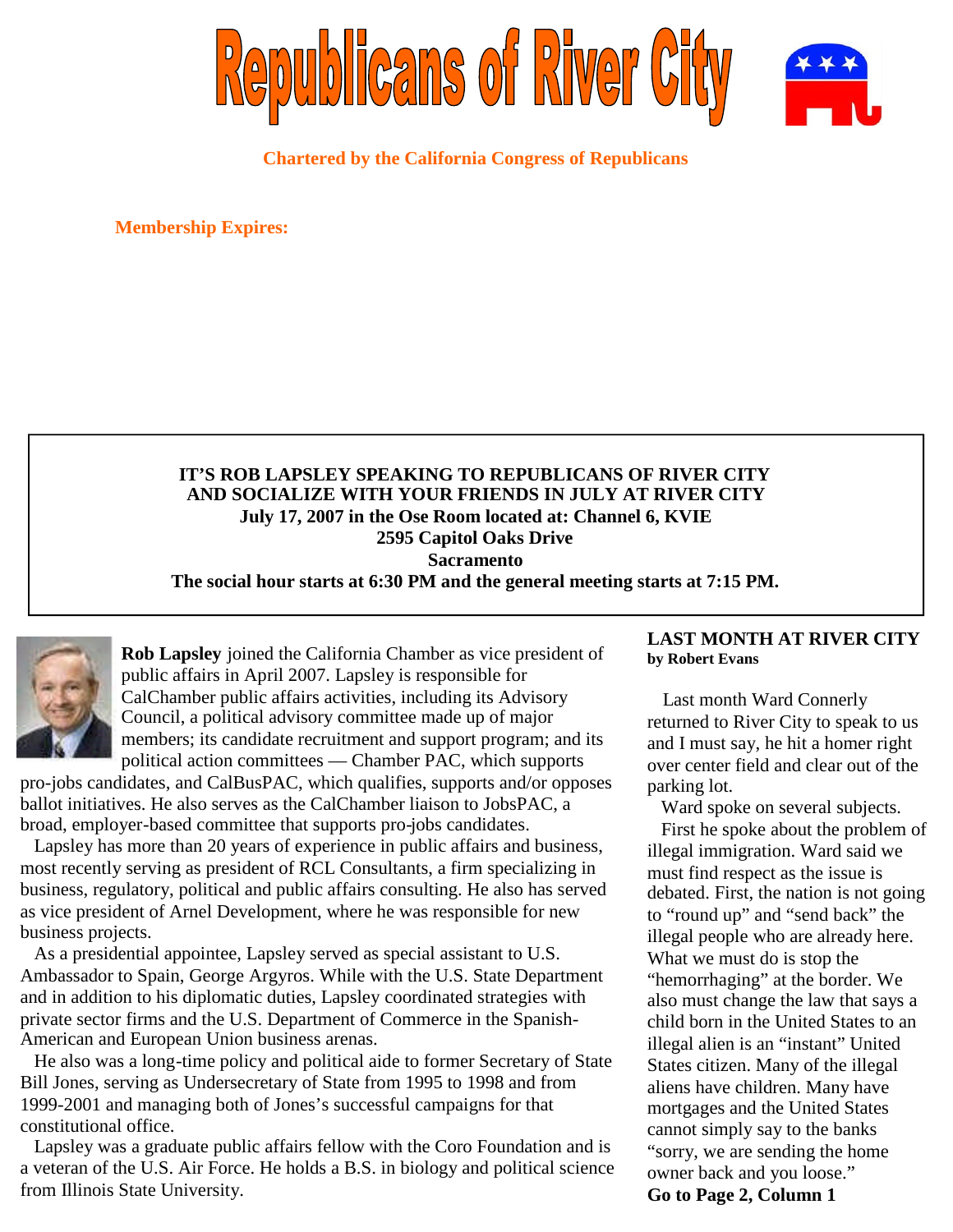However, if we simply legalize illegal aliens (most are from Mexico), they become an "instant" under-represented minority and we will create a "whole body" of people who are eligible for preferences for education, employment, contracting – the whole menu of affirmative action. This could be the end of the era of race preferences.

On the issue of racial balance. The Supreme Court may say school bussing for racial balance is unconstitutional. This is a good thing because bussing is one of the most disliked methods to achieve integration. Most parents want their children to go to school in their neighborhood and not have to send their child miles across the city.

On the issue of employment. Low wage, low skilled, low income black neighborhoods are being devastated by illegal immigration taking low skill jobs. Once most low skill jobs were held by blacks. Now, most are held by Latino immigrants and blacks are left without work. This is a major problem that is unspoken in the debate about illegal immigration.

When Ward came into the Ose Room he spent about 30 minutes visiting with all of the guests. He then spent over an hour speaking and answering questions.

Thank you, Ward, for a most enlightening evening.

#### **A FEW PICTURES FROM OUR JUNE MEETING** by Robert Evans



Here you see Ward speaking to our members.



Ward was gracious enough to let me take his picture after he spoke to our members. I think it's a good picture of him.



And here is Ward and Fred Hildebrand, our speakers bureau chairman, who arranged for Ward to speak to our members. Fred always gets great speakers for us.



Here is Ward with Carl Burton, President of Republicans of River City. Carl says that Ward impressed him with the depth of knowledge of the Constitution, understanding of the issues and Ward's strong belief in equal treatment of all Americans, regardless of skin color.

who were at the meeting; I got a few pictures of Ward with the following members:



Ward and George Bradshaw.



Ward and Richard La Fountain.



Ward and Betty Axup.

# **WE HOPE YOU HAD A WONDERFUL 4TH OF JULY**

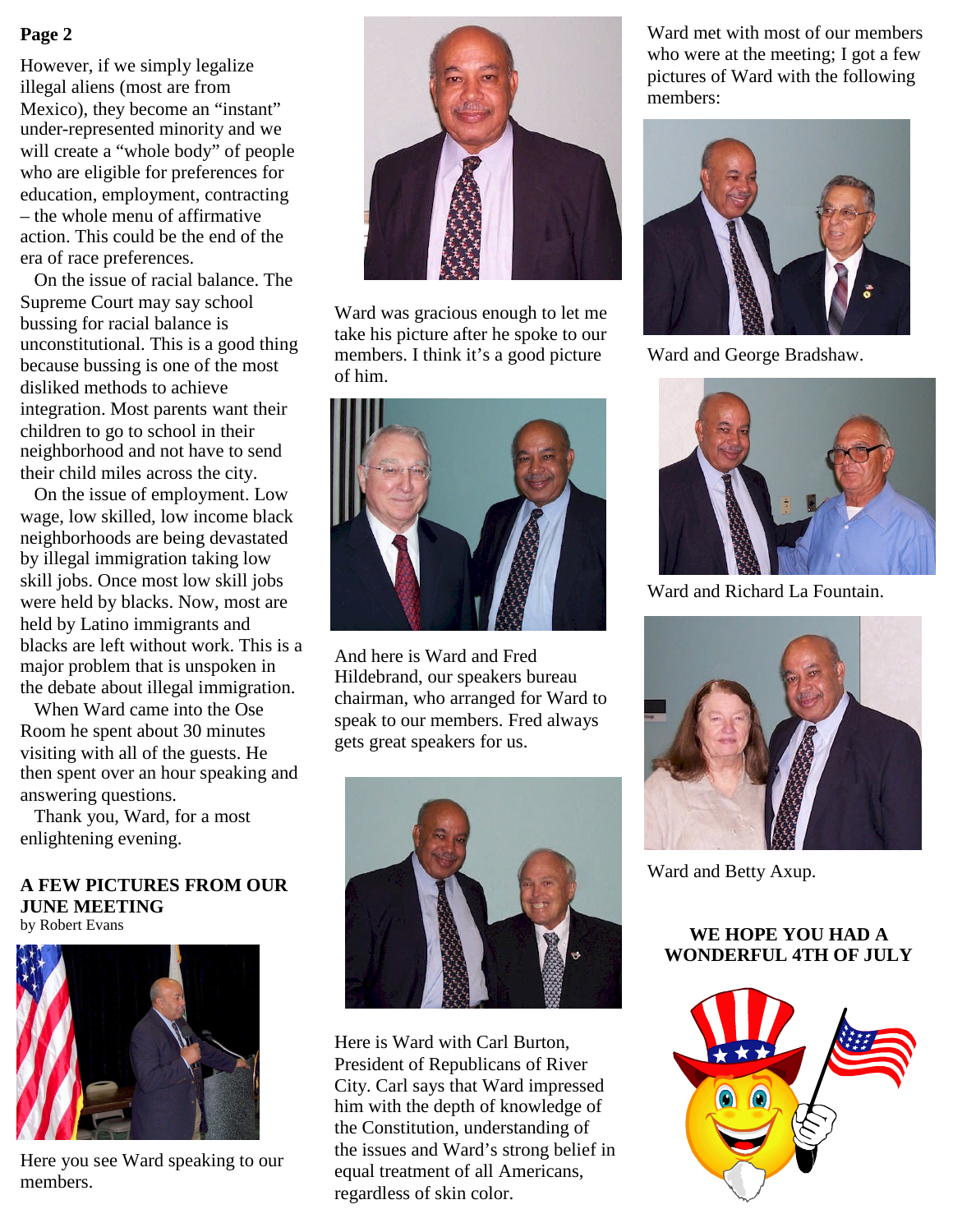

**The Honorable Dave Cox**

### **Governor Proclaims State of Emergency for Angora Wildfire**

## **PROCLAMATION OF A STATE OF EMERGENCY**

WHEREAS conditions of extreme peril to public health and safety of persons and property exists within the County of El Dorado caused by the wildfires commencing on June 24, 2007 and continuing; and

WHEREAS on June 24, 2007 El Dorado County declared a local emergency and requested a state proclamation of emergency as the result of wildfires destroying homes and causing the evacuation of area residents; and

WHEREAS thousands of acres and hundreds of structures have already burned, including residential property, and there is imminent danger to additional homes, structures, and to important watershed areas; and

WHEREAS on June 24, 2007 the Office of Emergency Services requested a federal Fire Management Assistance Grant at the request of El Dorado County to ensure financial resources are available to rapidly attack the fire and reimburse critical firefighting costs; and

WHEREAS the circumstances of this wildfire, by reason of their magnitude, are beyond the control of the services, personnel, equipment and facilities of any single county, city and county, or city and require the combined forces of a mutual aid region or regions to combat; and

**Page 3** WHEREAS under the provisions of to be cautious over the Fourth of section 8558(b) of the California Government Code, I find that conditions of extreme peril exist due to the fires in El Dorado County.

> NOW, THEREFORE, I, John Garamendi, Acting Governor of the State of California, in accordance with the authority vested in me by the state Constitution and the California Emergency Services Act, and in particular, section 8625 of the California Government Code, HEREBY PROCLAIM A STATE OF EMERGENCY to exist within El Dorado County.

IT IS HEREBY ORDERED that all agencies of the state government utilize and employ state personnel, equipment and facilities for the performance of any and all activities consistent with the direction of the Office of Emergency Services (OES) and the State Emergency Plan, and that OES provide local government assistance under the authority of the California Disaster Assistance Act.

I FURTHER DIRECT that as soon as hereafter possible, this proclamation be filed in the Office of the Secretary of State and that widespread publicity and notice be given of this proclamation.

IN WITNESS WHEREOF I have hereunto set my hand and caused the Great Seal of the State of California to be affixed this 25 th Day of June 2007.

JOHN GARAMENDI Acting Governor of California

## **Governor Schwarzenegger Directs State Agencies to Help Angora Fire Victims Begin Restoration**

## **Governor cautions Californians on heat, dry conditions over Fourth of July holiday.**

Governor Arnold Schwarzenegger issued an executive order directing state agencies to help Angora Wildfire victims to begin clean up and restoration efforts. The Governor also called on Californians July holiday as the state experiences extremely high temperatures and dry conditions.

"Victims of the Angora Wildfire have suffered tremendously and we must help them overcome the devastation and restart their lives," said Governor Schwarzenegger. "This executive order helps victims clean up and rebuild as quickly as possible by streamlining, and in some cases suspending, certain state rules regarding the removal and disposal of both hazardous and nonhazardous debris as well as dead and dying trees. In addition, I have directed my state agencies to work with our local and federal partners in developing a plan to better facilitate the reduction in fuel loads to prevent this kind of disaster from occurring again."

Joined by Deputy Director of Fire Protection Ken McLean, California State Fire Marshal Kate Dargan and Office of Emergency Services Director Henry Renteria at a press conference, the Governor today called on Californians to be safe over the Fourth of July holiday.

"With consecutive days of high temperatures this week and Southern California seeing the driest conditions in more than a century, fire danger is extremely high all across the state," said Governor Schwarzenegger. "Californians should be safe and cautious while celebrating the Fourth of July holiday."

Starting Wednesday, temperatures are expected to top 100 degrees for at least three days in the Central Valley.

The Governor provided the following safety tips:

Check with your local officials on the use of legal fireworks in California. Some jurisdictions do not allow the use of any fireworks, even if they are the kind sold legally from fireworks stands.

Please go to Page 4, Column 1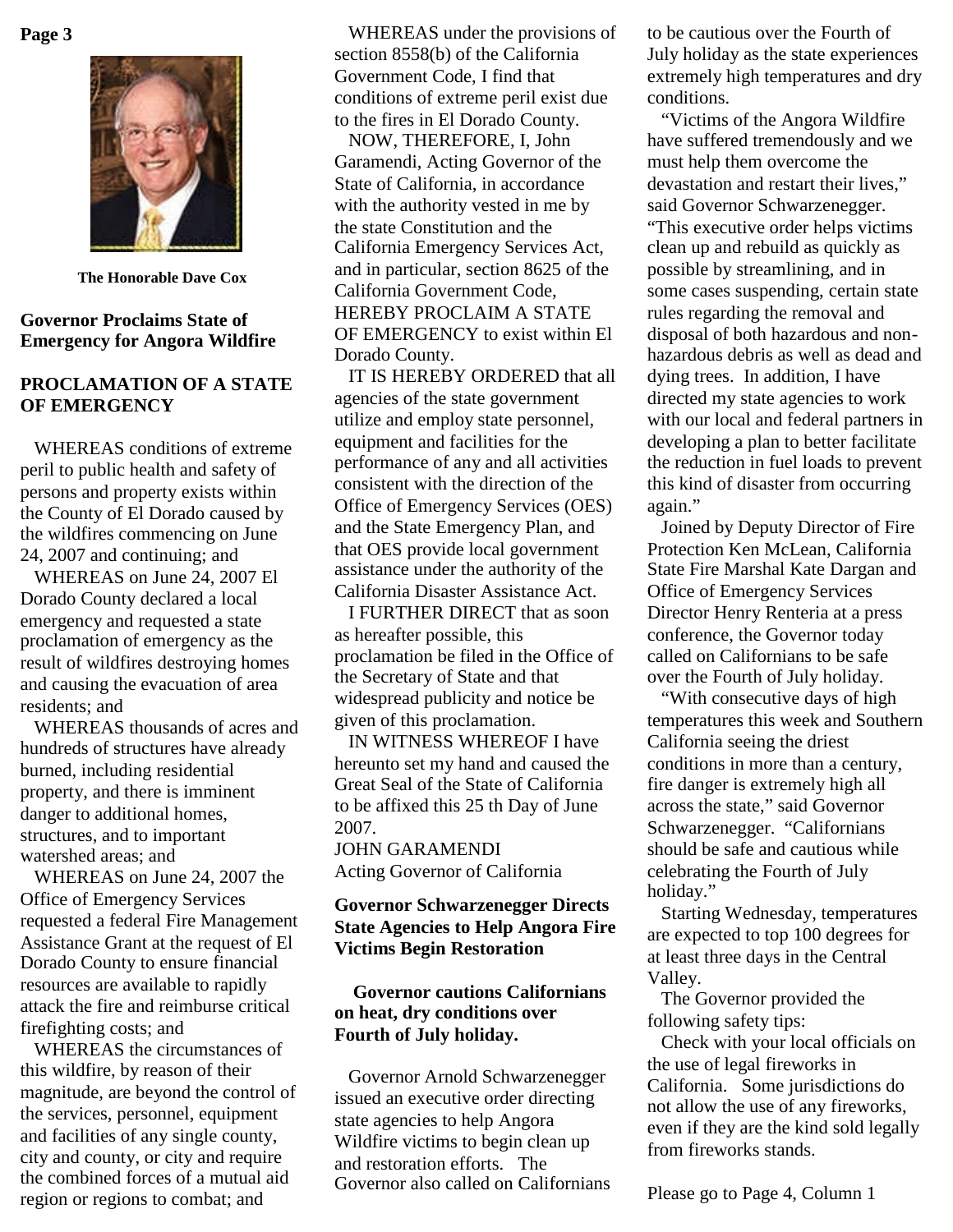## **Page 4**

Use common sense when lighting fireworks, exercising extreme caution, obeying all fire laws.

Consider celebrating by watching an organized fireworks display in your community.

Check in on elderly family members or neighbors to make sure they are ok.

Make sure pets or other animals have plenty of shade and cool water. Bring pets inside if possible.

Governor Schwarzenegger has put more money into fire engines and equipment than any other governor in the state's history, including \$63 million in equipment for firefighters over the last three budgets.

In May, the Governor issued Executive Order S-07-07 directing the California Department of Forestry and Fire Protection (CAL FIRE) to mobilize additional personnel and equipment to respond to wildfires in California. He also directed state agencies, including the Governor's Office of Emergency Services, California National Guard, California Conservation Corps and the California Department of Corrections and Rehabilitation to coordinate together and with federal and local agencies to maximize California's fire prevention and fighting capabilities. In addition, the Governor's Office is coordinating efforts with local and federal agencies to develop a comprehensive restoration plan for the area affected by the Angora Fire.

Gov. Schwarzenegger today also

reminded Californians to take common sense precautions during fire season including:

Removing dead brush, branches, or other fire hazards from within 100 feet of homes.

Cleaning pine needles and leaves off of the roof.

Having an evacuation plan.

### **ON THIS DATE IN HISTORY**

July 6, 1854 - First state Republican Party officially organized in Jackson, Michigan, to oppose Democrats' proslavery policies.

July 7, 1981 - President Ronald Reagan appoints first woman to U.S. Supreme Court, former Arizona Supreme Court Justice Sandra Day O'Connor; as Republican legislator in Arizona, she was first woman to serve as Majority Leader in any state.

July 12, 1974 - Republican National Chairman George H. W. Bush establishes Republican National Hispanic Assembly.

July 17, 1862 - Over unanimous Democrat opposition, Republicans Congress passes Confiscation Act, stating that slaves of the Confederacy "shall be forever free."

July 30, 1866 - Democrat controlled City of New Orleans orders police to storm racially-integrated Republican meeting; raid kills 40 and wounds more than 150.

## **FOR ALL YOUR INSURANCE NEEDS, CALL RRC MEMBER**



**Samuel R. Jones** Agent<br>CA Insurance License #0E10314<br>As Integerates Agent Representing Mac

samuel\_jones@us.aflac.com aflac.com

**SAMUEL R JONES: (Business) 916-332-2506 or (Cell) 916-813-1657**



**ublished by the Republicans of**

**River City:**

Volume 2007, Issue 7

Editor: Robert Evans Telephone 359-5741

Carmichael, CA 95609-1635

P. O. Box 1635

**Republicans of River City Board of Directors:**

Carl Burton, President Marian Higdon, Director 1st Vice President Fred Hildebrand, Director Betty Axup, 2nd Vice President Mary Pearson, Director William Chan, Membership Secretary Al Rogel, Director Robert Evans, Treasurer Carey Stirling, Director Paul Green, Past President Barbara Sullivan, Director George Bradshaw, Director Florin Ciuriuc, Associate Director Richard Eigenheer, Director Marko Mlikotin, Associate Director Ed Gorre, Director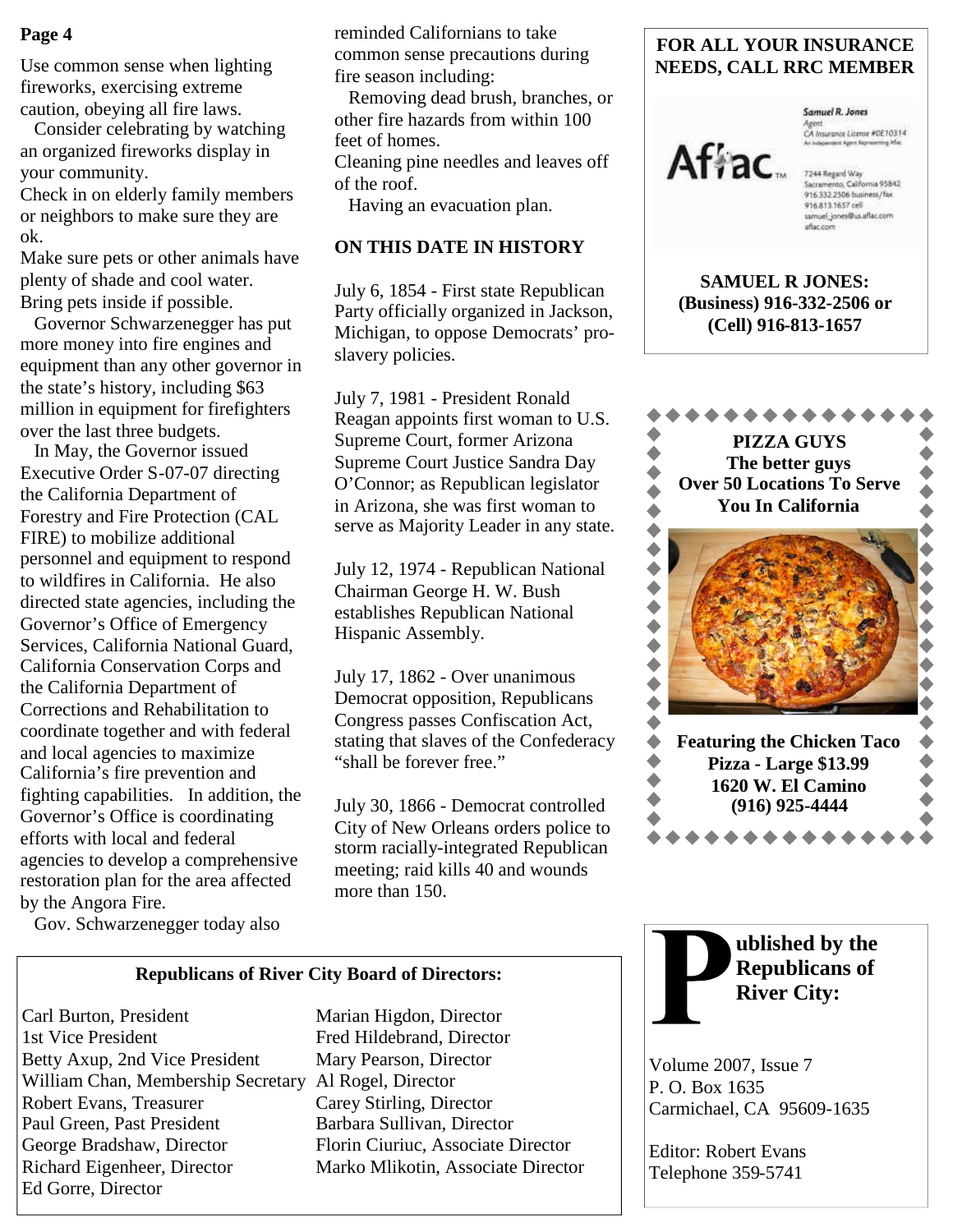#### **Page 5**



Honorable Roger Niello

## **Californians and Their Government: The Space Between Us By Assemblyman Roger Niello**

A recent statewide Public Policy Institute of California (PPIC) survey entitled "Californians and Their Government" reveals a healthy distance between the former and the latter. As the survey observed, a significant *64 percent* of Californians claim to know "very little" or "nothing" about how bonds are financed in California, yet we just approved the largest bond package in California history (\$37 billion) last fall. As PPIC president and CEO Mark Baldassare artfully put it, "We don't know how deep the lack of understanding runs---many voters may be thinking about bonds as free money, and not as debt that has to be repaid with interest".

The seeming lack of knowledge about bonding yet the willingness to continue to approve new bonds is just one contradiction the survey revealed. In terms of budget spending, a majority of Californians favor increased funding for K-12, health and human services higher education, and roads, yet only 32% are aware that K-12 education is the largest area of state spending and that personal income tax is the largest source of state revenues. The public continues to urge the government to spend more money in nearly all areas, yet is typically distrustful of

how their government spends money and seeks greater accountability measures to make sure the money is being spent wisely. We look to voters to make informed choices about bonding, yet according to the PPIC conclusions, an overwhelming majority of those surveyed have no idea about how bonds are financed or the nature of the state's current spending obligations. In light of this reality, how do we do a better job of informing the public about the fiscal state-of-the-State?

Such a high level of voter disengagement can seem alarming when looked at in the isolated context of a survey. However, when we consider other factors, these results are somewhat less concerning. For instance, the fact that we have a representative form of government informs the survey results to the extent that people have elected representatives to worry about the day-to-day functions of the government. People are busier and busier these days, and while they demand that their representatives get along and work cooperatively on the issues of the day, they aren't terribly concerned with the "minutiae".

This is understandable. Most people do not want to *micromanage* the everyday operations of their government anymore than they want to *micromanage* the everyday operations of others they hire to perform various functions (gardener, dry cleaner, health care provider, etc.). However, people rightly call for *accountability* and they would prefer that this accountability be delivered in digestible, relevant portions containing information pertinent to their daily existence. They would like to have the *tools* to monitor the progress of their government, even if they aren't intimately concerned with the details.

To provide such a resource, those of us in government must do a better job of *contextualizing* the budget for California taxpayers. One of the reasons Californians are disengaged

in issues surrounding the budget and bonding is that these things are not tangible items to the average person. While most Californians are not directly affected by the budget as a whole, they *are* impacted by key parts of the budget, such as investment in roads, streets, and schools. To communicate the nuts and bolts of such items effectively, we must do so in a form that is relevant and accessible to the everyday person. We can't expect people to be watching the "California Channel" twenty-four hours a day, but we ought to provide straightforward information to the voters to ensure a level of fiscal accountability.

On this point, the voters agree: 83% percent declared support for *greater accountability* through a public information system that would update them on how the bond funds are being spent. In this vein, the Department of Finance will soon be unveiling a website to assist the public in following the progress of the bonds that they approved last fall. My office is also developing a web site designed to inform and educate on these issues – stay tuned. Once this information is made broadly available, the public will enjoy the benefit of real-time access to how the bonds are impacting Californians at the local level.

This type of service strikes at the heart of the gap between Californians and their Government. Truly, the real issue to most people is how the budget affects their everyday lives, in their communities. It is our task to present these issues in a relevant way that brings the process "home".